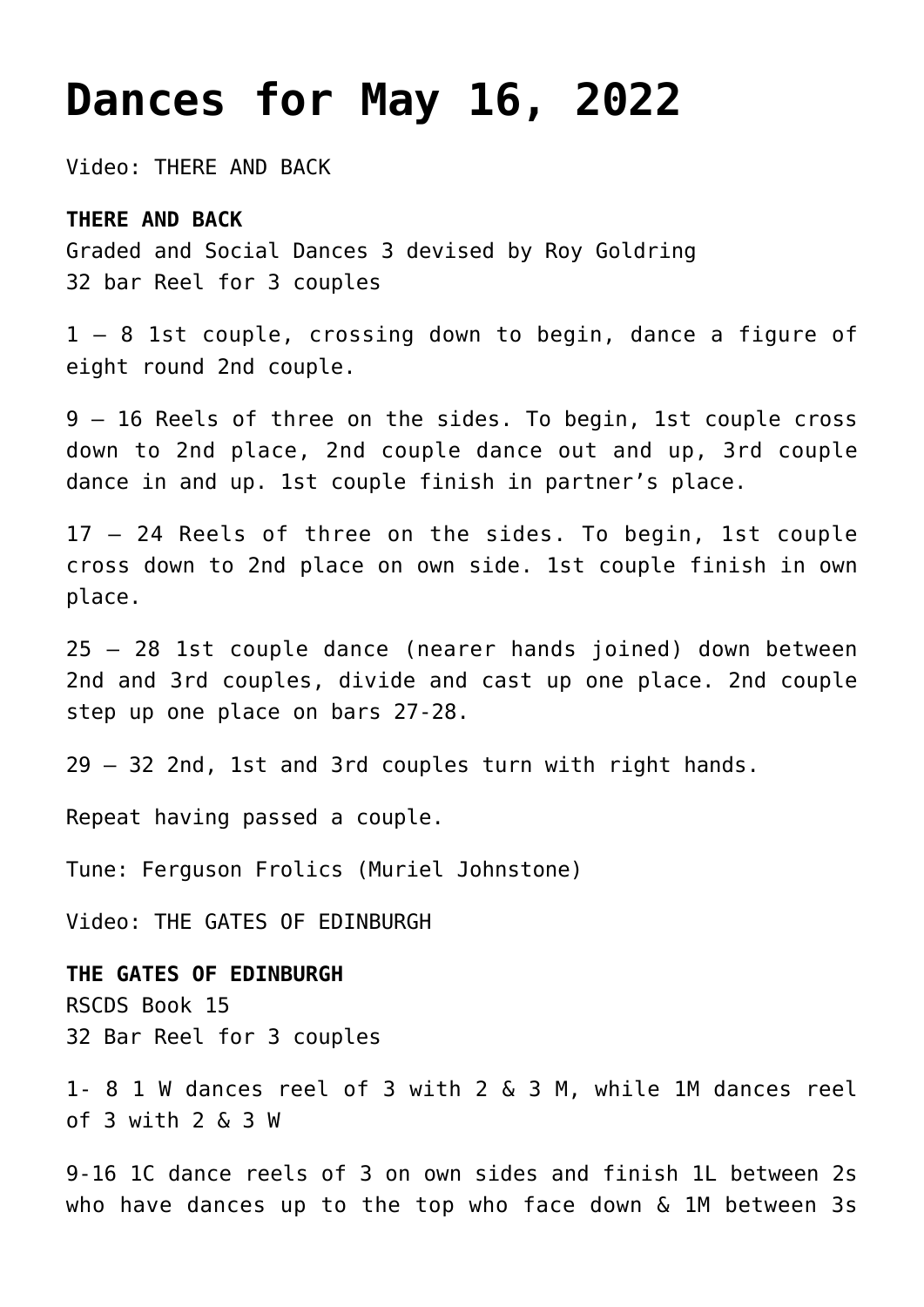## who face up 17-24 1s+2s+3s set twice, turn opposite person 2H, 1s end 2nd place on own sides 25-32 2s+1s+3s set twice & turn partners RH TAC : 1-16 It is accepted that in these reels, partners touch hands where possible. All must move more quickly thru bars 13-16 to allow 1st M to dance thru original position and diagonally down, to finish between 3C while 2C dance up to 1st place. RSCDS:

The derivation of the name has been the subject of much discussion over the years. Although one school of thought believes that "gates" is used in the sense of the streets, the generally accepted derivation is of the gates of the walled city of Edinburgh being opened and closed at the beginning and end of each day. As a result, it is accepted that in the reels, during bars 1-16, each couple should give nearer hands to partner to signify such opening and closing of the gates.

Video: [Bruce's Men](https://youtu.be/XqsivGyBGL0)

#### **BRUCE'S MEN**

The Scotia Suite of Scottish Country Dances devised by Roy Goldring (Strathspey for a Three Couple Set)

1 – 4 1st and 2nd couples dance four hands round to the left. 1st and 2nd couples finish in the middle of the dance facing down. At the end of bar 4, 2nd man curves in to join nearer hands with his partner.

5 – 8 2nd couple, followed by 1st couple, dance down between 3rd couple, divide and cast up. 2nd couple finish in first place.

9 – 12 Half rights and lefts on the diagonal. To begin, 1st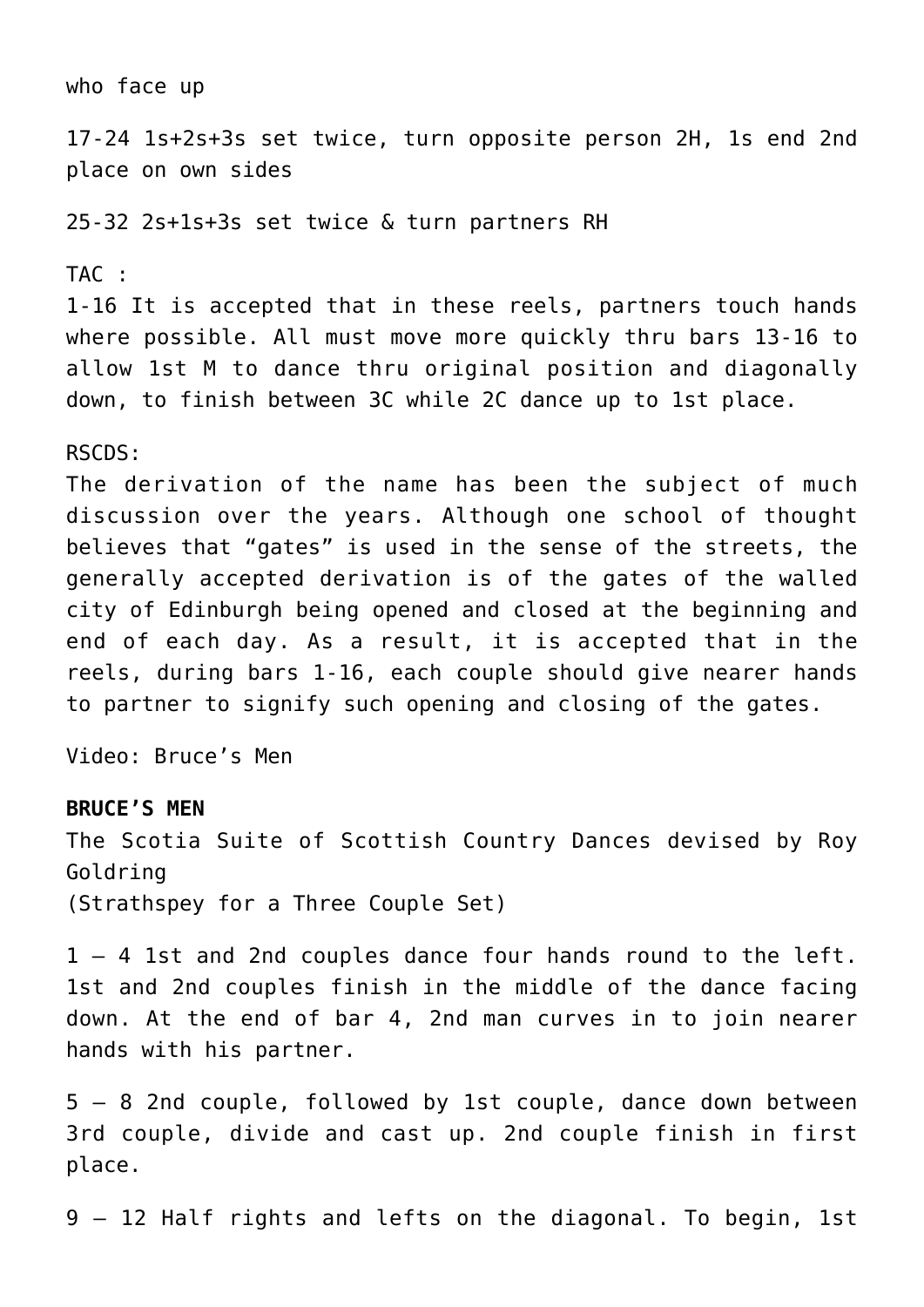woman changes places with 2nd man while 1st man changes places with 3rd woman.

13 – 16 Half rights and lefts on the diagonal. To begin, 1st woman changes places with 2nd woman while 1st man changes places with 3rd man.

17 – 20 1st woman crosses up between 3rd couple (now in first place), and casts off one place, while 1st man crosses down between 2nd couple and casts up one place.

21 – 24 3rd, 1st and 2nd couples set and, giving right hands, turn partners half-way round to finish in the middle of the dance.

25 – 32 3rd, 1st and 2nd couples allemande. On bars 31–32, 1st couple cast off to third place while 3rd couple dance up to second place.

Repeat from new positions.

Video: [Dalkeith's Strathspey](https://youtu.be/xt-AzpBCgMY)

### **Dalkeith's Strathspey**

RSCDS Book 9 – No. 6

32-bar strathspey for three couples in a four-couple longwise set

1 – 2 1st couple, joining nearer hands, set to 2nd woman.

3 – 4 1st couple and 2nd woman dance three hands once round to the left. 1st couple finish in the middle of the set facing 2nd man. 2nd woman finishes in place.

5 – 6 1st couple, retaining nearer hands, set to 2nd man.

7 – 8 1st couple and 2nd man dance three hands once round to the left. 1st couple finish in the middle of the set, facing down. 2nd man returns to place.

9 – 16 1st couple lead down the middle and up, crossing to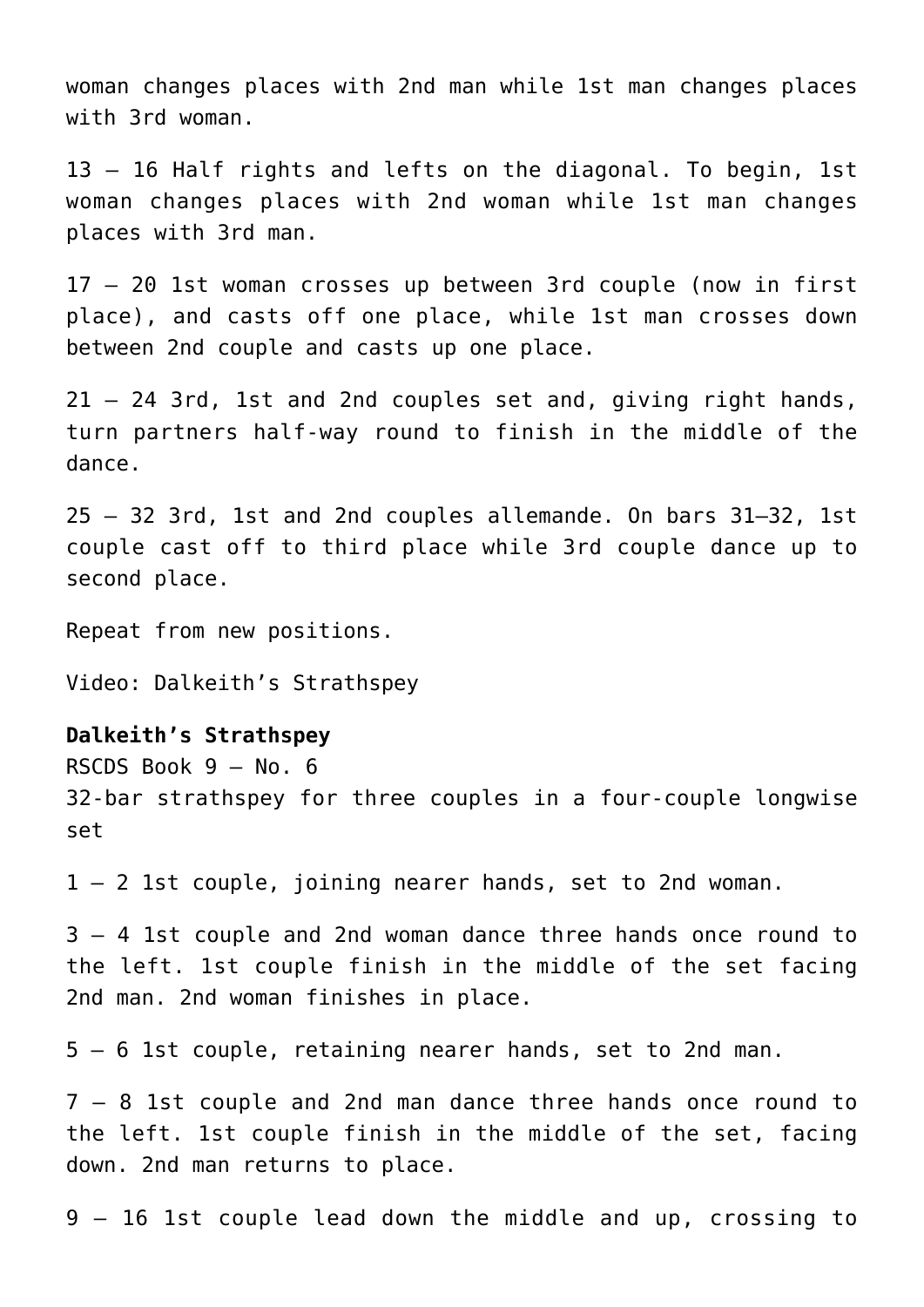finish back to back between 2nd couple, facing opposite sides. 2nd couple step up on bars 11-12.

17 – 24 1st and 2nd couples dance a reel of four across the dance. 1st couple finish facing first corners.

25 – 32 1st couple turn first corners with the right hand, partner with the left hand, second corners with the right hand and, giving left hand to partner, turn to finish facing 3rd woman with nearer hands joined. (Note)

Repeat, having passed a couple.

Note: in bars 31-32 of the second time through, 1st couple cross to own sides.

Collected in the Border Country.

Original tune: Dalkeith's Strathspey (as a reel in Neil Gow's 3rd collection, 1792).

The Manual of Scottish Country Dancing:

1-8 The opening formation of this dance needs careful phrasing. To begin the setting, 1st man must take a long setting step to join hands with his partner who dances in to meet him, to face 2nd woman on the diagonal. The circle of three must be formed as they dance the common schottische step to the left. This gives the necessary impetus to the circle, so that in two steps it is possible to get right round – after leaving 2nd woman in place – to face 2nd man. At the end of bar 8, 1st couple finish in the middle facing down, right hands joined.

17-24 At the end of the reel of four, 1st couple pass left shoulders in the middle and finish facing corners.

TACNotes:'

1-8 Steal into circle shape on bar 2 in order to finish bar 4 facing 2nd man. 1st couple finish bar 8 in middle facing down. 24 1st couple pass L shoulder to face corners.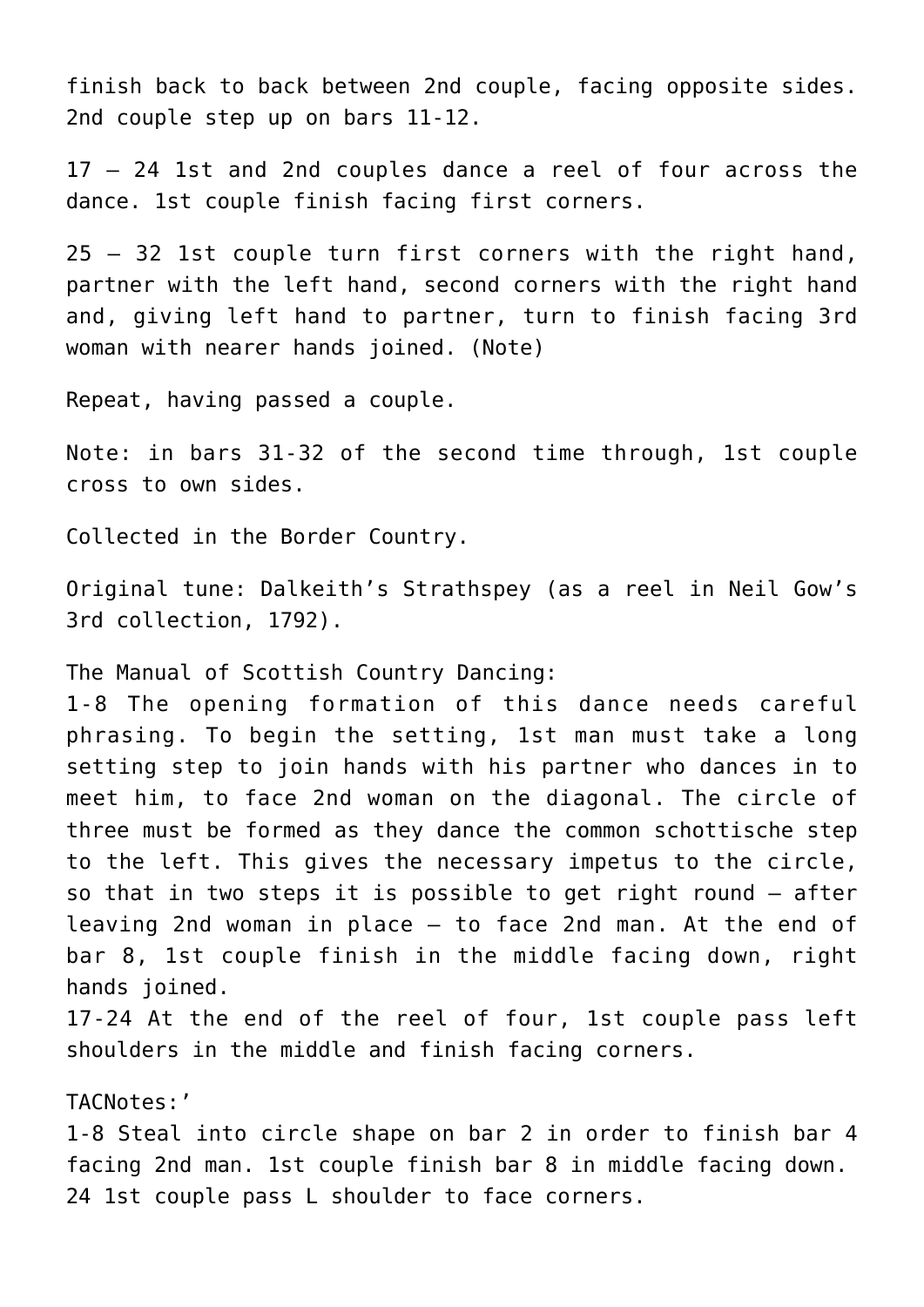Video: [The Reel of the 51st Division](https://youtu.be/4sZ-S1HAjUY)

**The Reel of the 51st Division**

RSCDS Book 13 – No. 10 32-bar reel for three couples in a four-couple longwise set

1 – 8 1st couple set to each other and cast off two places, meet below 3rd couple and lead up the middle to face first corners. 2nd couple step up on bars 3-4.

9 – 12 1st couple set to and turn first corners with the right hand, finishing in a diagonal line by joining left hands with partner.

13 – 14 1st couple and first corners balance in line.

15 – 16 1st couple, releasing right hands with corners, turn each other one and a quarter times to face second corners.

17 – 22 1st couple repeat bars 9-14 with second corners.

23 – 24 1st couple cross to second place on own sides.

25 – 32 2nd, 1st and 3rd couples dance six hands round and back.

Repeat, having passed a couple.

Devised by Jimmy Atkinson, Argyll and Sutherland Highlanders, and Peter Oliver, Seaforth Highlanders (London Scottish), with advice from Tom Harris-Hunter, Royal Army Service Corps while all were interned in the Prisoner of War camp at Laufen in Germany.

Original tune: The Drunken Piper or Highland Rory – Alex. McLeod, c. 1880

The original instructions in the form of notes, written by Tom Harris-Hunter on a scruffy piece of paper when he was a prisoner of war, clearly show that the dance was intended for a five couple set as it is still danced in Perthshire.